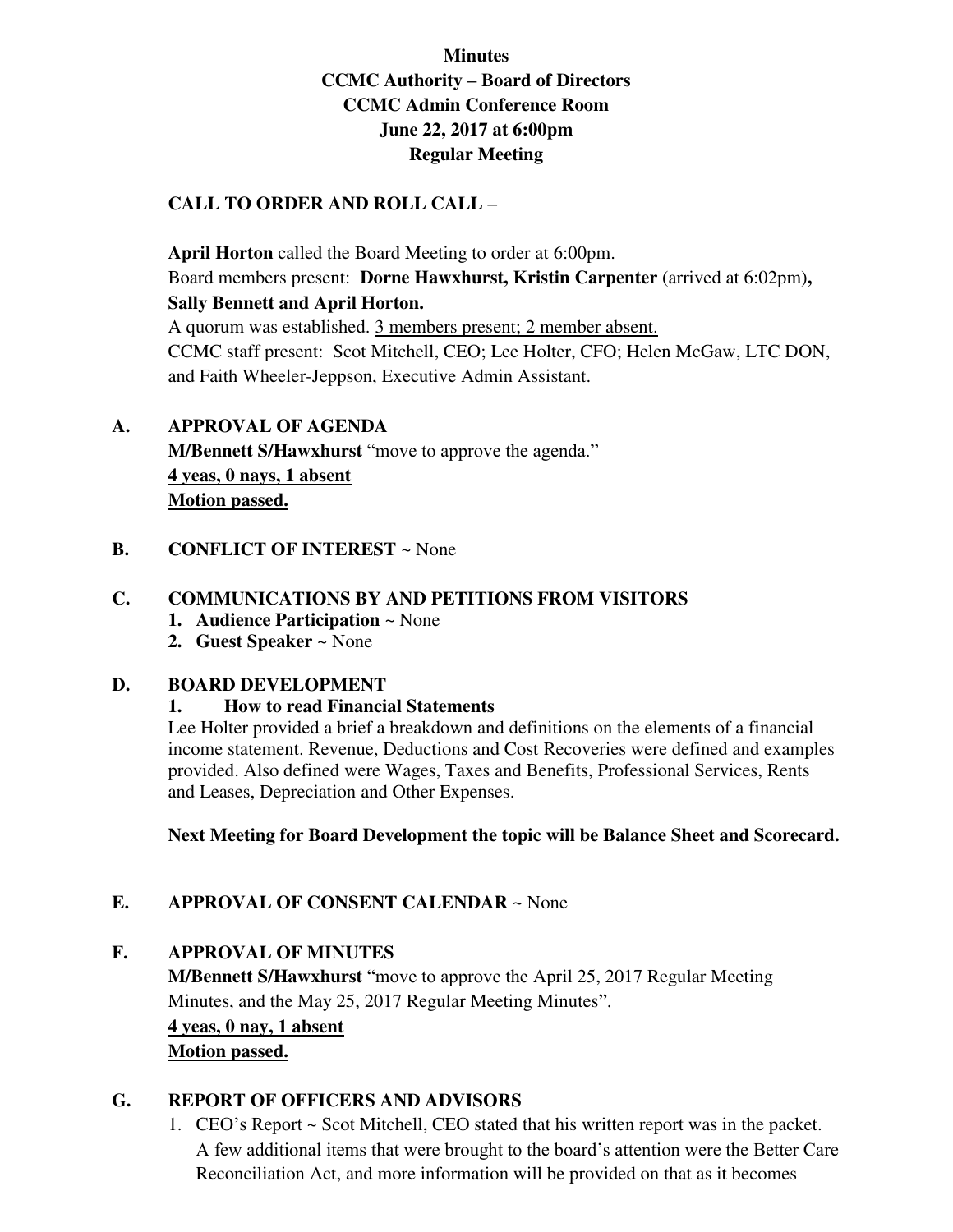available. The Chargemaster review happened this past week, the State at this point still does not have a budget, and we have been working with the City on a contingency plan in the event of a State shut down. The Bylaws need to be updated, Scot will draft something and bring that to the board for review.

2. Finance Report ~ Lee Holter, CFO reported out that a few items from the Chargemaster review that were an issue, compliance, the cost to charge ratio, capturing revenue and how we charge, and pricing. Additionally, Lee reviewed the May income statement with the board.

**M/Horton S/Bennett** "I make a motion to move the approval of the Financial Statements under Action items."

3. Nursing Report ~ Helen McGaw, Interim CNO provided a written report in the packet on Long Term Care and the Nursing Department. Helen also reviewed the abaqis report that was provided in the packet with the board.

# **H. CORRESPONDENCE**

1. David O'Brien submitted a letter expressing his concerns regarding the hospital having a 340B pharmacy program. After a general discussion, the board asked Scot Mitchell, CEO to obtain some additional information and report back to the Board.

# **I. ACTION ITEMS**

1. Quality Improvement \_ 1<sup>st</sup> Quarter 2017 Patient Safety

**M/Bennett S/Horton** "I move that the CCMC Authority Board of Directors approves the Quality Improvement – 1st Quarter 2017 Patient Safety Report."

**4 yeas, 0 nays, 1 absent Motion passed.** 

# 2. vRad Radiology Contract

**M/Bennett S/Horton** "I move that the CCMC Authority Board of Directors authorize Scot Mitchell, CEO to sign a contract for \$3000 per month for professional radiology services with vRad."

## **3 yeas, 1 nays, 1 absent Motion passed.**

# 3. April and May 2017 Financial Statements

**M/Hawxhurst S/Bennett** "I move to approve the April 2017 and May 2017 Financial Statements with the qualification as noted regarding them being pre-audited and possibly modified at a later date".

# **4 yeas, 0 nays, 1 absent Motion passed.**

**J. DISCUSSION ITEMS** ~ Update on the Community Health Need Assessment **Scot** provided a copy of the Community Health Needs Assessment report in the packet. CCMC is required to put together a plan to address the needs of the community. There were six main areas that the community felt that we needed to address; to collaborate with other providers, to enhance education and communication with the community,